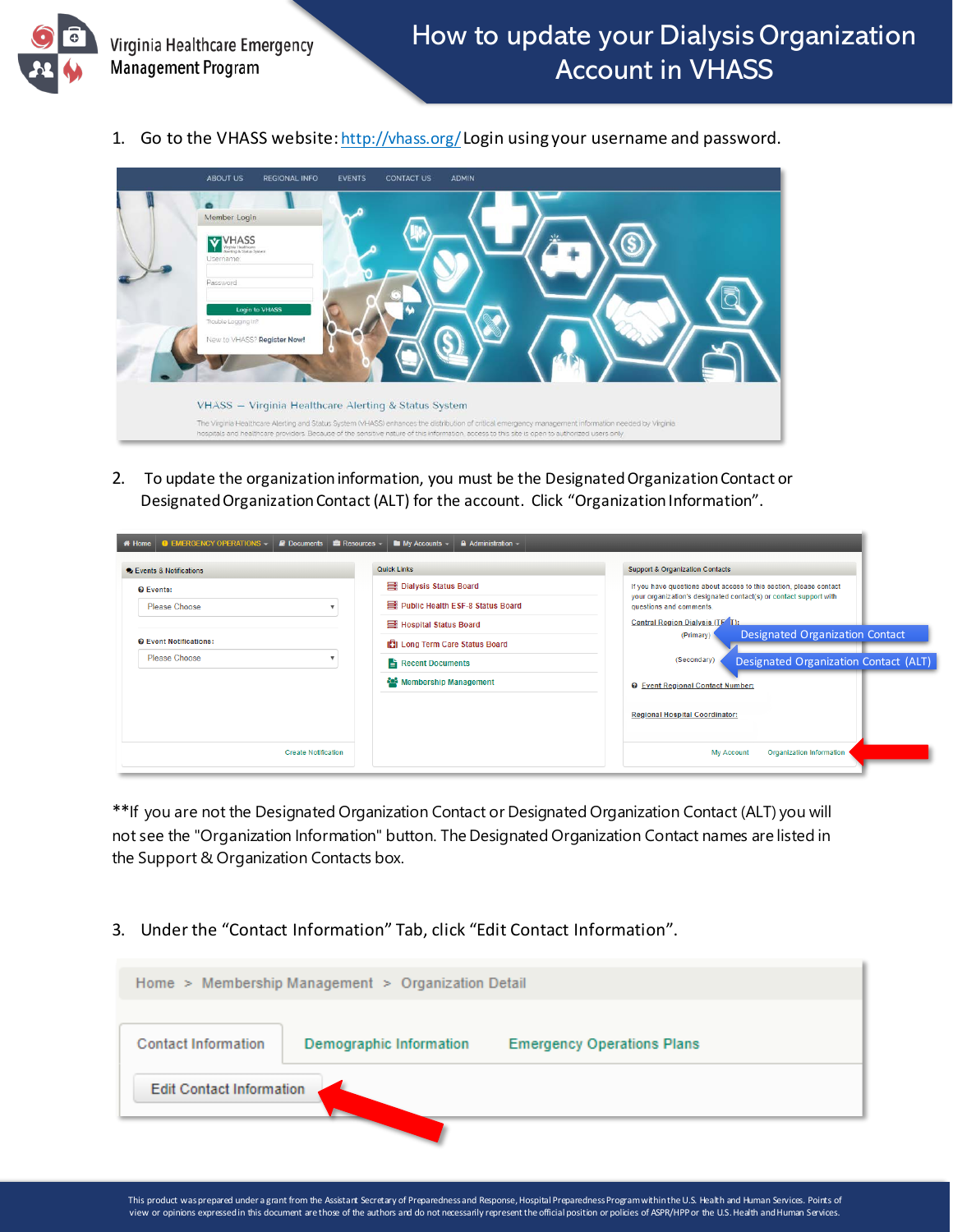

4. Step 1 of 5 – Update the contact information for the facility. Click "Continue".

| Step 1 of 5                |                                      |
|----------------------------|--------------------------------------|
| <b>Contact Information</b> |                                      |
| * Main Telephone:          | 456<br>7890<br>123<br>۰<br>Extension |
| * 24 Hour Telephone:       | 123<br>456<br>7890<br>۰<br>Extension |
| 24 Hour Fax:               |                                      |
| 24 Hour Cell Phone:        |                                      |
| 24 Hour Pager:             | Numeric<br>$\boldsymbol{\mathrm{v}}$ |
|                            | PIN<br>Type                          |
| 24 Hour Email Address:     |                                      |
|                            | Continue                             |

5. Step 2 of 5 – Update the Organization Coordinating Center Information. Click "Continue".

| Step 2 of 5                                  |                                                                                                                                                                                    |
|----------------------------------------------|------------------------------------------------------------------------------------------------------------------------------------------------------------------------------------|
| Organization Coordinating Center Information |                                                                                                                                                                                    |
|                                              | The fields in this section apply to the location established by the organization during major emergencies to coordinate response activities (i.e. Healthcare Coordinating Center). |
| * Telephone:                                 | 123<br>456<br>7890<br>ext.<br>-                                                                                                                                                    |
| Fax:                                         | 7890<br>123<br>456<br>$\overline{\phantom{a}}$                                                                                                                                     |
| <b>E-mail Address:</b>                       |                                                                                                                                                                                    |
|                                              |                                                                                                                                                                                    |
|                                              |                                                                                                                                                                                    |
|                                              | Continue                                                                                                                                                                           |

6. Step 3 of 5 – Update the Key Personnel Section. Click "Continue".

| Step 3 of 5                                                      |                |  |
|------------------------------------------------------------------|----------------|--|
| <b>O</b> Key Personnel Section                                   |                |  |
| The fields below apply to key personnel within the organization. |                |  |
| * @ Designated Organization Contact:                             | Marry, Matthew |  |
| * @ Designated Organization Contact<br>(ALT):                    | Marry, Matthew |  |
| * @ Emergency Mgt. Coordinator:                                  | Marry, Matthew |  |
|                                                                  | Continue       |  |